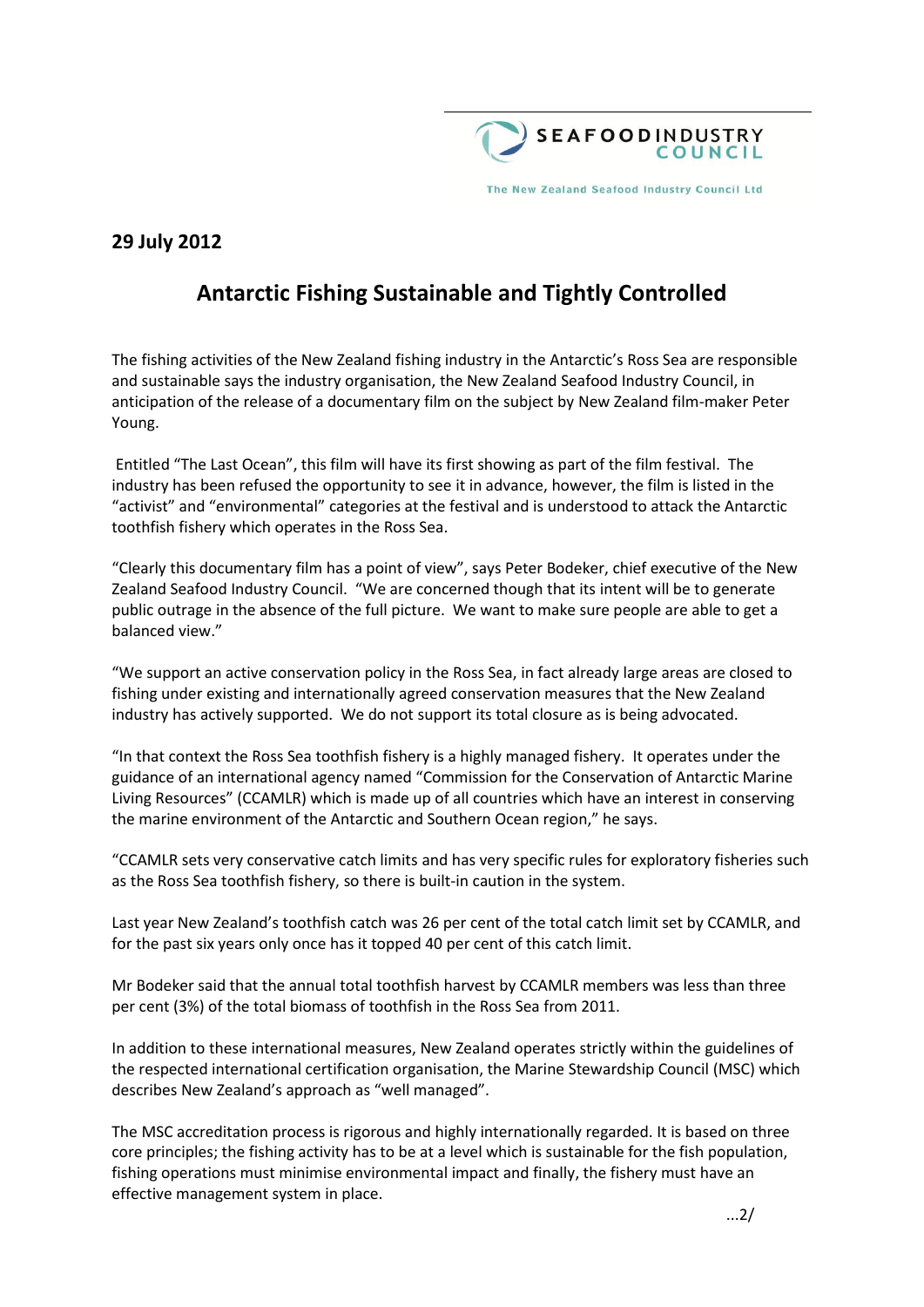"In short, this industry is doing the right thing by the New Zealand Government, by other international Governments and agencies and by the unique Antarctic environment itself. We fish responsibly and sustainably, and the fishery is backed up by good science.

"In this respect, we exercise a high level of restraint. The fishing takes place over an area, which in total, is less than three per cent (3%) of the total area of the Ross Sea.

"In addition, the Ross Sea is has a natural protection of sea ice which means it is closed off to fishing naturally for eight months of the year. Our environmental footprint is therefore very small.

"It is understood that this film, together with a number of environmental groups, calls for the total closure of the Ross Sea to all fishing activity," says Mr Bodeker.

"We believe this is a total over-reaction and unnecessary. New Zealand has been fishing parts of the area in a careful and managed way for many years, demonstrating that it is possible to effectively balance conservation and fishing.

"We are concerned at the all-or-nothing approach amongst some environmental groups at present. This approach ignores the good work of CCAMLR, of Government agencies and the industry. Careful and responsible fishing, respectful of the Antarctic environment has few, if any, adverse effects.

"We can only hope that the public is able to manage the feelings of guilt this type of campaign is designed to engender and to trust the combined efforts of international and government institutions which are doing a good job protecting the Antarctic environment.

"Fishing is a key industry for New Zealand. We do it well and sustainably. We have some of the world's most advanced approaches to sustainable fishery management based on strong science," he says.

#### **For further information:**

Karin Kos, Communications Manager, tel 0274 379 307 **Notes for Editors** 

See also MSC's statement: [http://www.msc.org/newsroom/news/msc-update-on-ross-sea](http://www.msc.org/newsroom/news/msc-update-on-ross-sea-toothfish-healthy-stocks-and-minimal-impact-on-ecosystem?fromsearch=1&isnewssearch=1)[toothfish-healthy-stocks-and-minimal-impact-on-ecosystem?fromsearch=1&isnewssearch=1](http://www.msc.org/newsroom/news/msc-update-on-ross-sea-toothfish-healthy-stocks-and-minimal-impact-on-ecosystem?fromsearch=1&isnewssearch=1)

#### And the following backgrounder on Ross Sea toothfish:

**Ross Sea management (CCAMLR)<http://www.ccamlr.org/>**

- The Ross Sea is a deep bay on the coast of Antarctica. New Zealand's Scott Base is situated on its eastern side.
- Toothfish fishing takes place within only three per cent (3%) of the total area of the Ross Sea. Large areas of the Ross Sea are closed under existing conservation areas.
- Fishing in the Ross Sea is managed under the Convention for the Conservation of Antarctic Marine Living Resources (CCAMLR) with the objective of conserving Antarctic marine living resources, where 'conservation' is defined to include rational use.
- CCAMLR works on an ecosystem-based management approach, which means considering the effects of any harvesting on dependent and associated species, not just the target species and ensuring that those ecological relationships are maintained.
- There are now 25 Signatories to the Convention and 9 States which are party to the Convention but not Members of the Commission. New Zealand was one of the initial signatories to the Convention.
- CCAMLR has a science committee overseeing a number of working groups which collect, analyse and share the science that underpins the toothfish fishery. Its stock assessment for toothfish species is rigorous, using a mark and recapture programme (tagging).